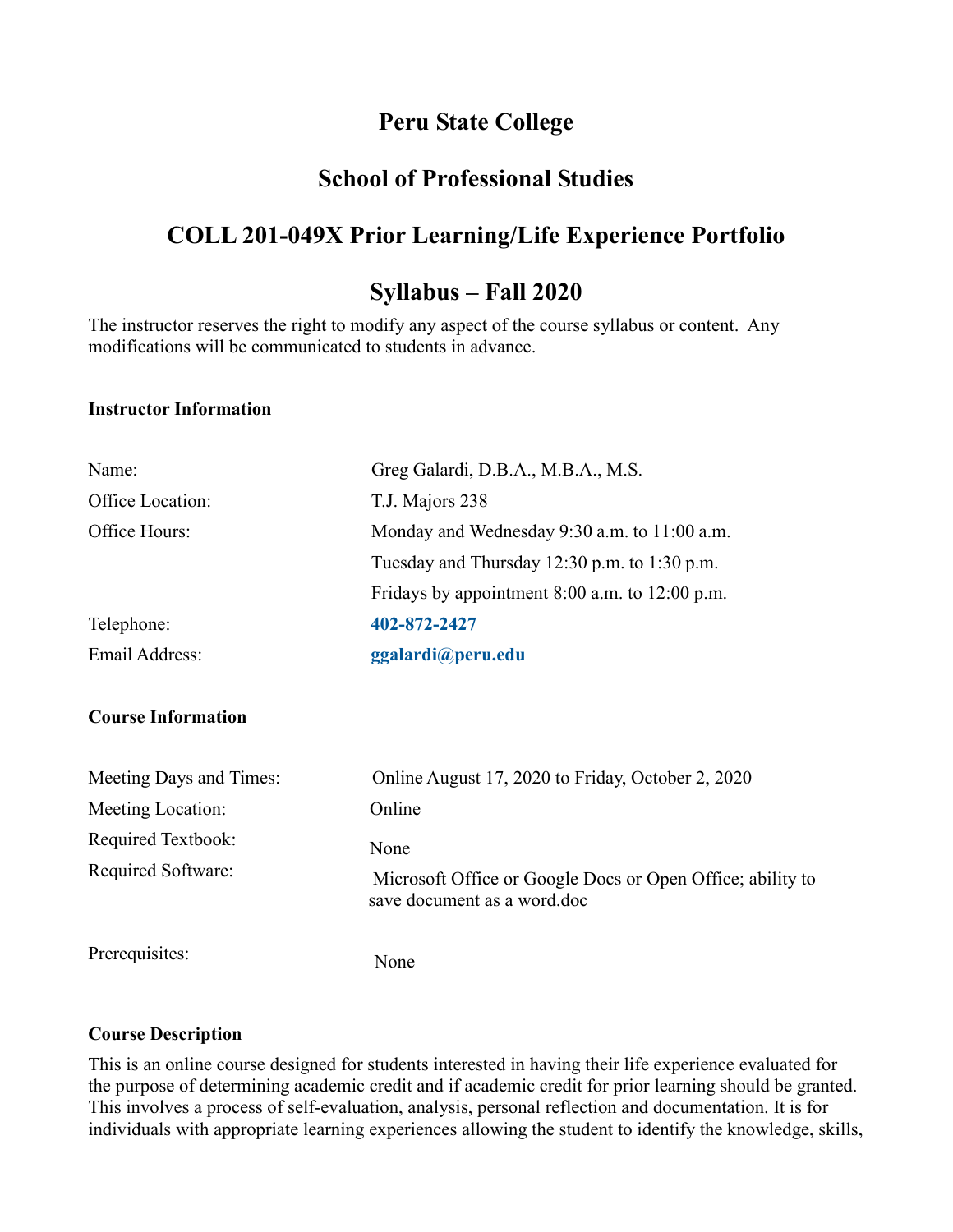and abilities they have acquired or demonstrated in non-collegiate settings. The course will help students to identify transferable learning experiences and to prepare an adequate description and documentation of their prior learning. Students will examine and assess personal, educational and occupational goals in context of the changing world of work.

### **Course Outcomes**

Upon completion of this course you should be able to:

1. Submit a portfolio using college level writing skills that accurately depicts lifetime professional prior learning experiences, training, skill and employment.

At the beginning of the course, information will be presented to reflect how these outcomes fit into the College's and School's mission and goals. The instructor reserves the right to modify due dates and assignments.

### **Expectations & Instructional Approach**

The class includes assignments with specific due dates designed to assist students in constructing a prior learning portfolio based on educational learning experiences and professional accomplishments. Students will submit college level work that contains no spelling, punctuation or grammatical errors. The instructor shall provide feedback to students on how to improve work prior to final submission of the portfolio. In order to foster a climate conducive to learning, please join me in treating your classmates with respect. I encourage students to ask questions, seek my help when they need it, and help their classmates understand the material. Students are encouraged to thoroughly review and proofread their final portfolio prior to submission as the portfolios are evaluated by faculty and a Dean.

In order to foster a climate conducive to learning, please join me in treating your classmates with respect. Respect involves allowing other students to communicate their opinions without belaboring them. We should look for common goals in discussions and assume the best in each other. While committed to freedom of expression in this classroom, I am committed to discussions that are factually accurate and logically sound. You are encouraged to ask questions, seek my help when you need it, and help your classmates understand the material.

Please be aware it takes two to four weeks following the end of the course for the portfolios to be evaluated and any academic credit recorded in the student's MyPSC account.

#### **Assessment and Grading**

This course is a credit/no credit course. All work must be submitted by the dates listed within the Blackboard course shell. Upon successful submission of a portfolio to the evaluator(s), the portfolio is evaluated for prior learning credit and possible specific course credit. Peru State College consists of three academic schools (Arts and Sciences, Education and Professional Studies) and students must submit a complete portfolio to the Dean of each school for evaluation and possible assignment of college credit.

#### **Class Attendance and Participation**

Students are expected to submit assignments by Sunday at midnight each week. Should a student need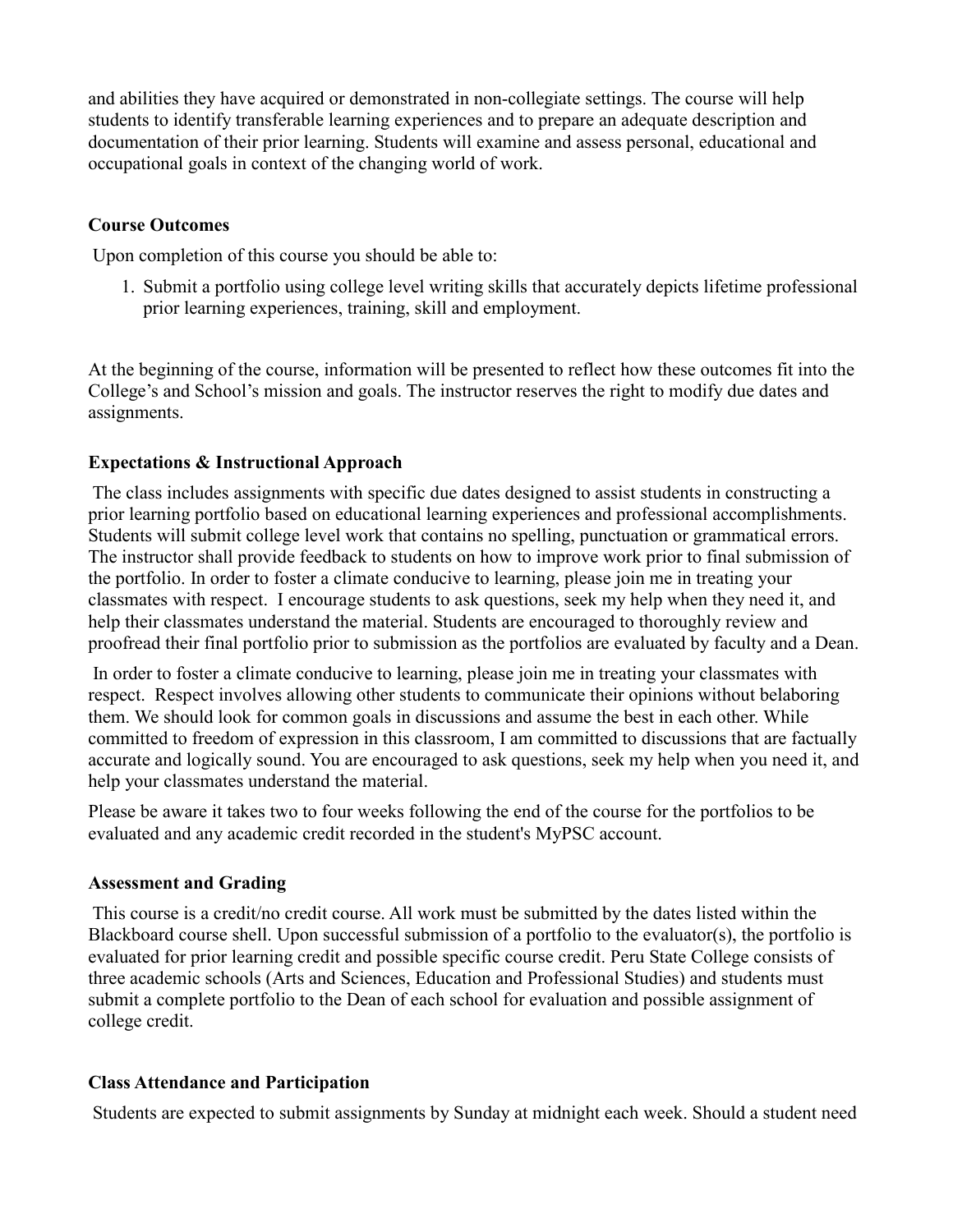an extension on any assignment, they should communicate this to the instructor prior to the end of the respective week.

#### **Late Assignment Policy**

Late assignments are generally not accepted unless exigent circumstances exist and are communicated in advance to the instructor twenty-four hours before the assignment is due on a particular date.

#### **Grading Scale**

Each assignment is submitted individually on a weekly basis through Blackboard. The instructor evaluates the assignment for the purpose of adequacy as part of the final portfolio submission. A score of 1.0 reflects the assignment is ready to be submitted as part of the final portfolio. Any score less than a 1.0 reflects the assignment needs revision before submitting it as part of the portfolio. The instructor shall provide comments for specific improvement as needed for each assignment. In order for the entire portfolio to be reviewed for evaluation for academic credit, each assignment must be approved as satisfactory. Learners who fail to do so shall not have their portfolio evaluated and receive no credit for the course.

#### **Grade Appeal Policy**

Students who wish to appeal a final grade in a course should consult the Grade Appeal Policy. The first step in the process is to consult with the faculty member. If a satisfactory resolution is not achieved, the student should meet with the appropriate academic Dean for the School in which the course is offered. The complete policy is available in the Undergraduate Catalog or at this link: **[The complete policy is](The complete policy is available in the Undergraduate Catalog or at this link: https://www.peru.edu/academics/GradeAppealPolicy)  [available in the Undergraduate Catalog or at this](The complete policy is available in the Undergraduate Catalog or at this link: https://www.peru.edu/academics/GradeAppealPolicy) link: [https://www.peru.edu/academics/GradeAppealPolicy](The complete policy is available in the Undergraduate Catalog or at this link: https://www.peru.edu/academics/GradeAppealPolicy)**

#### **Course Evaluations**

Towards the end of this course, students will be given the opportunity to provide feedback to the instructor through the student course evaluation. This evaluation will give you a chance to reflect on what you have accomplished and to propose ways the course might be modified for your peers in the future. Please know that your instructor and the College take your feedback seriously. Course evaluations play a role in personnel evaluations and in curriculum planning. The evaluations are anonymous and the instructor will not be able to see any of the evaluations until after final grades have been submitted. Watch for the link to complete your evaluation in the final two weeks of the course.

#### **Disability Services**

The Disability Services Office provides support for Peru State College students with physical, mental, emotional, learning, and/or temporary disabilities. Located inside the Center for Achievement and Transition Services (CATS), the Disability Office will assist students with determining eligibility for services, implementing accommodations, and providing on-going support. Students who are interested in learning more about these services may contact the Educational Support and Disability Services Coordinator for more information at **[tdavis@peru.edu](mailto:tdavis@peru.edu)** or **[402-872-2440](tel:402-872-2440)**.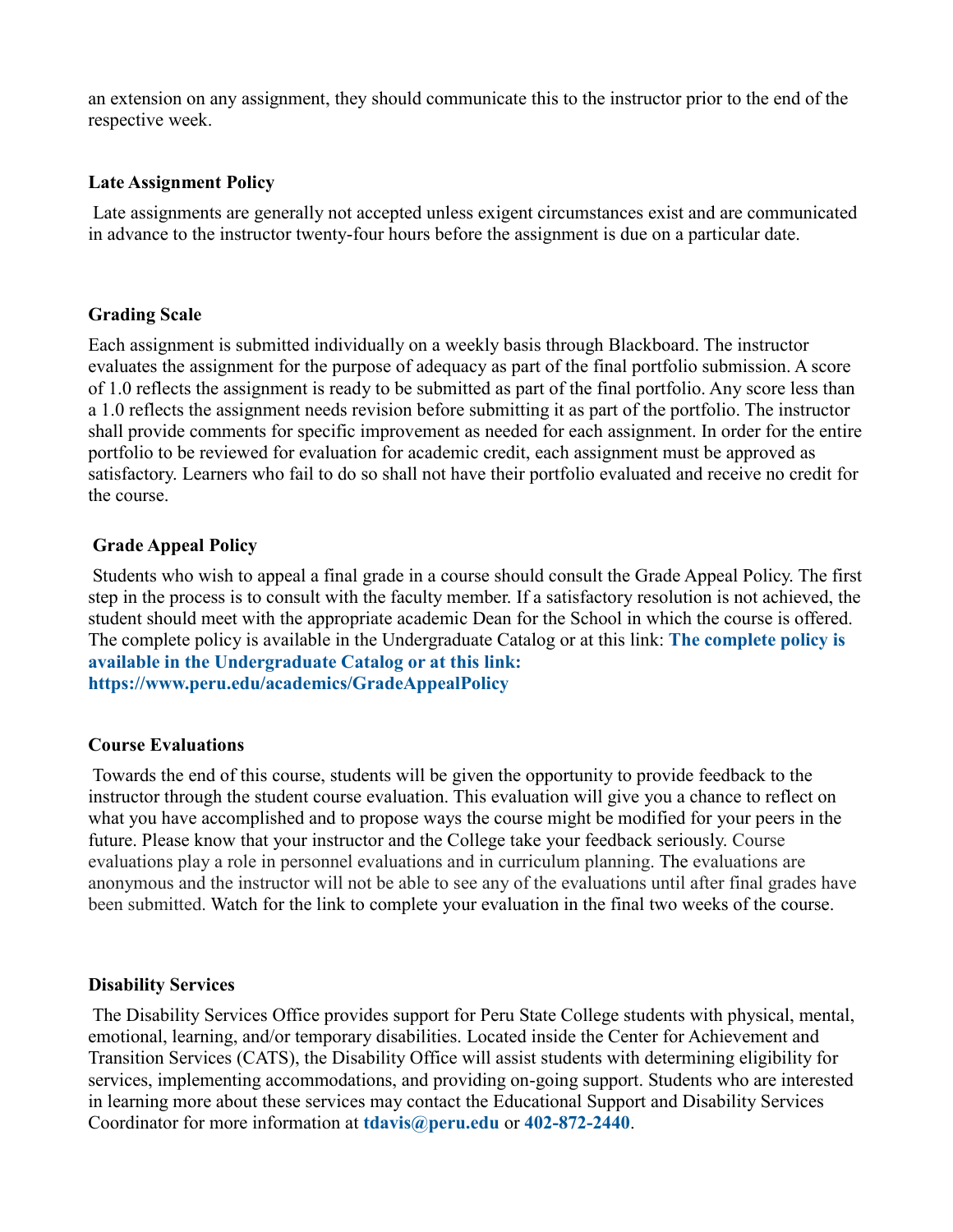For students with existing testing accommodations, please complete the Request to Test form with your instructor at least 48 hours prior to the test. The form can be found on the Disability Service website through this link: **[The form can be found on the Disability Services website through this link:](https://www.peru.edu/eform/view.php?id=304087)  <https://www.peru.edu/eform/view.php?id=304087>**.

#### **Tutoring**

The CATS building offers all Peru State College students peer tutoring at no cost. In addition to course-specific tutoring, tutors are also available to provide writing assistance through peer review of assignments and research papers. Tutors will review assignments for grammar, content when appropriate, clarity and citations, and can provide suggestions for further research utilizing the Peru State College Library. Peer tutors will not complete assignments and cannot provide guidance on assignments that have not been started. Students should bring a draft of the assignment, class syllabus, and instruction sheet when requesting writing tutoring. **[To submit an assignment for online review](https://www.peru.edu/eform/view.php?id=318909)  [visit this link:](https://www.peru.edu/eform/view.php?id=318909) <https://www.peru.edu/eform/view.php?id=318909>**.

Tutoring services are available beginning the second week of each academic semester. **[For specific](http://www.peru.edu/tutoring)  [hours or to request a tutor, please visit this link:](http://www.peru.edu/tutoring) [www.peru.edu/tutoring](http://www.peru.edu/tutoring)**, the Bobcat Life app, or contact the Educational Support Coordinator at CATS 102.

#### **Academic Integrity Policy**

The College expects all students to conduct themselves in a manner that supports an honest assessment of student learning outcomes and the assignment of grades that appropriately reflect student performance. It is ultimately the student's responsibility to understand and comply with instructions regarding the completion of assignments, exams, and other academic activities. At a minimum, students should assume that at each assessment opportunity they are expected to do their own original academic work and/or clearly acknowledge in an appropriate fashion the intellectual work of others, when such contributions are allowed. Students helping others to circumvent honest assessments of learning outcomes, or who fail to report instances of academic dishonesty, are also subject to the sanctions defined in this policy. **[The complete Academic Integrity Policy can be found in the](http://www.peru.edu/academics/AcademicIntegrityPolicy)  [Undergraduate Catalog or at this link:](http://www.peru.edu/academics/AcademicIntegrityPolicy) <http://www.peru.edu/academics/AcademicIntegrityPolicy>**

#### **Equal Opportunity Notice**

Peru State College is an equal opportunity institution. Peru State College does not discriminate against any student, employee or applicant on the basis of race, color, national origin, sex, sexual orientation, gender identity, disability, religion, or age in employment and education opportunities, including but not limited to admission decisions. The College has designated an individual to coordinate the College's non-discrimination efforts to comply with regulations implementing Title II of the Americans with Disabilities Act, Titles VI and VII of the Civil Rights Act, Title IX, of the Education Amendments of 1972, the Age Discrimination Act of 1975, and Section 504 of the Rehabilitation Act. Reports regarding discrimination or harassment may be directed to the following Compliance Coordinator. In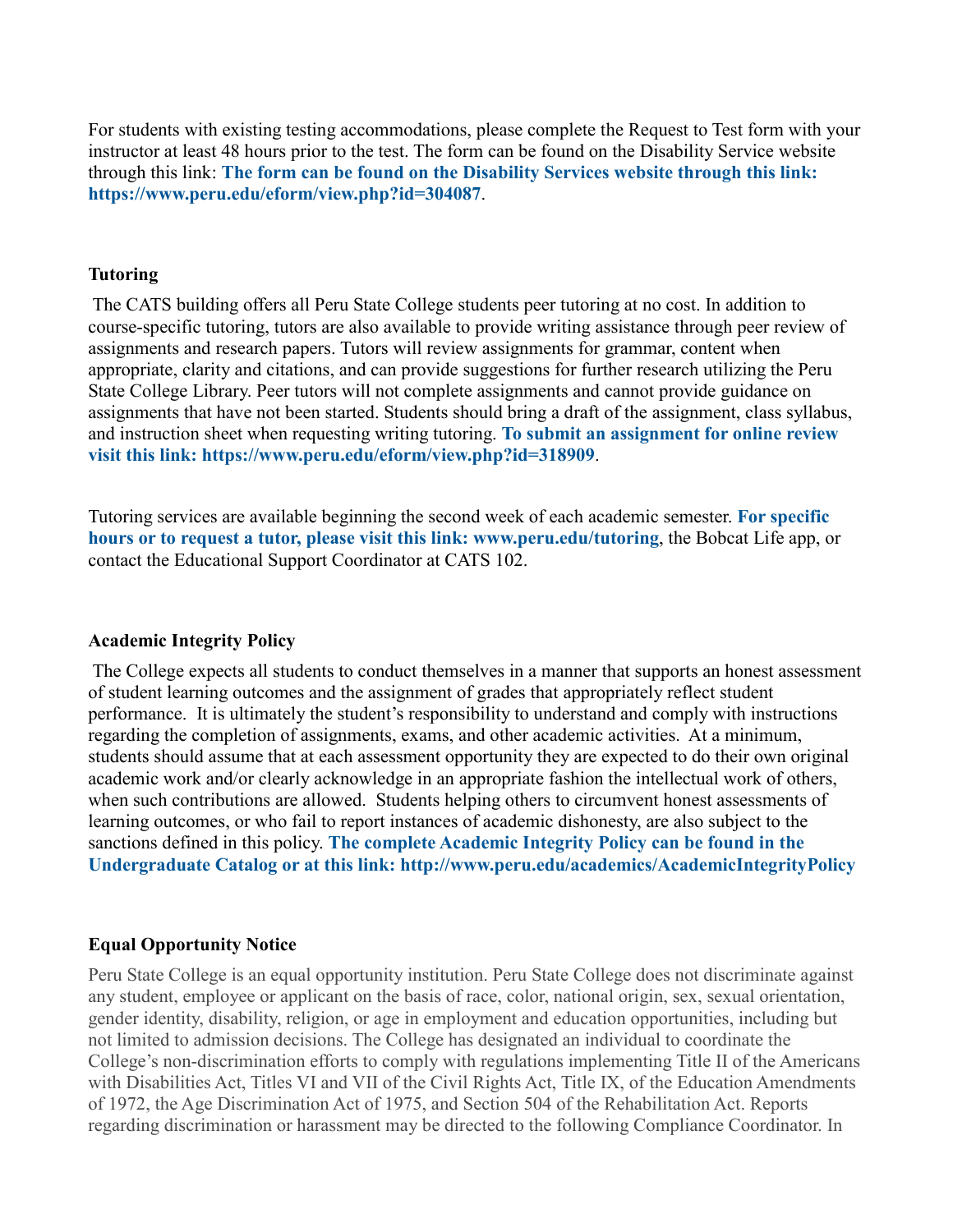addition, inquiries regarding non-discrimination policies and practices may be directed to the Compliance Coordinator: Ms. Eulanda Cade, Peru State College, Administration Building, Room 312, PO Box 10, 600 Hoyt Street, Peru, NE 68421-0010, (402) 872-2230 **[ecade@peru.edu](mailto:ecade@peru.edu)**

### **Tentative Course Schedule**

All work must be submitted by the respective date(s) via the assignment links in the Blackboard course shell. Students are expected to complete the work sequentially as each segment builds the portfolio, resulting is a well-documented and completed portfolio by Friday, October 2, 2020 at 11:59 p.m. The portfolio may be deposited in the Blackboard shell, emailed as .pdf document to **[ggalardi@peru.edu](mailto:ggalardi@peru.edu)**, or mailed to Dr. Greg Galardi, PO Box 10, Peru State College, Peru, NE 68421. Please send a separate email notifying me your portfolio has been emailed, as files with attachments occasionally get screened out by the spam filter.

### **Week 1 Introductory Discussion Board and Initial Table of Contents**

**All work due Sunday, August 23, 2020 at midnight**

**Week 2 Professional Career Goal**

**All Work Due on Sunday, August 30, 2020 at midnight**

**Week 3 Resume, Employment Profile and Organizational Chart**

**All Work Due on Sunday, September 6, 2020 at midnight**

**Week 4 Current/Past Employment and Occupational Profile** 

**All Work Due on Sunday, September 13, 2020 at midnight**

**Week 5 Educational, Personal, Volunteer and Community Service Essay All work due on Sunday, September 20, 2020 at midnight**

**Week 6 Summary of Work and Knowledge/Skills/Competencies to support Course Credit Requests All Work Due on Sunday, September 27, 2020 at midnight**

**Week 7 General Prior Learning/Life Experience Request, Appendices & Submission of Prior Learning Portfolio All Work Due on Friday, October 2, 2020**